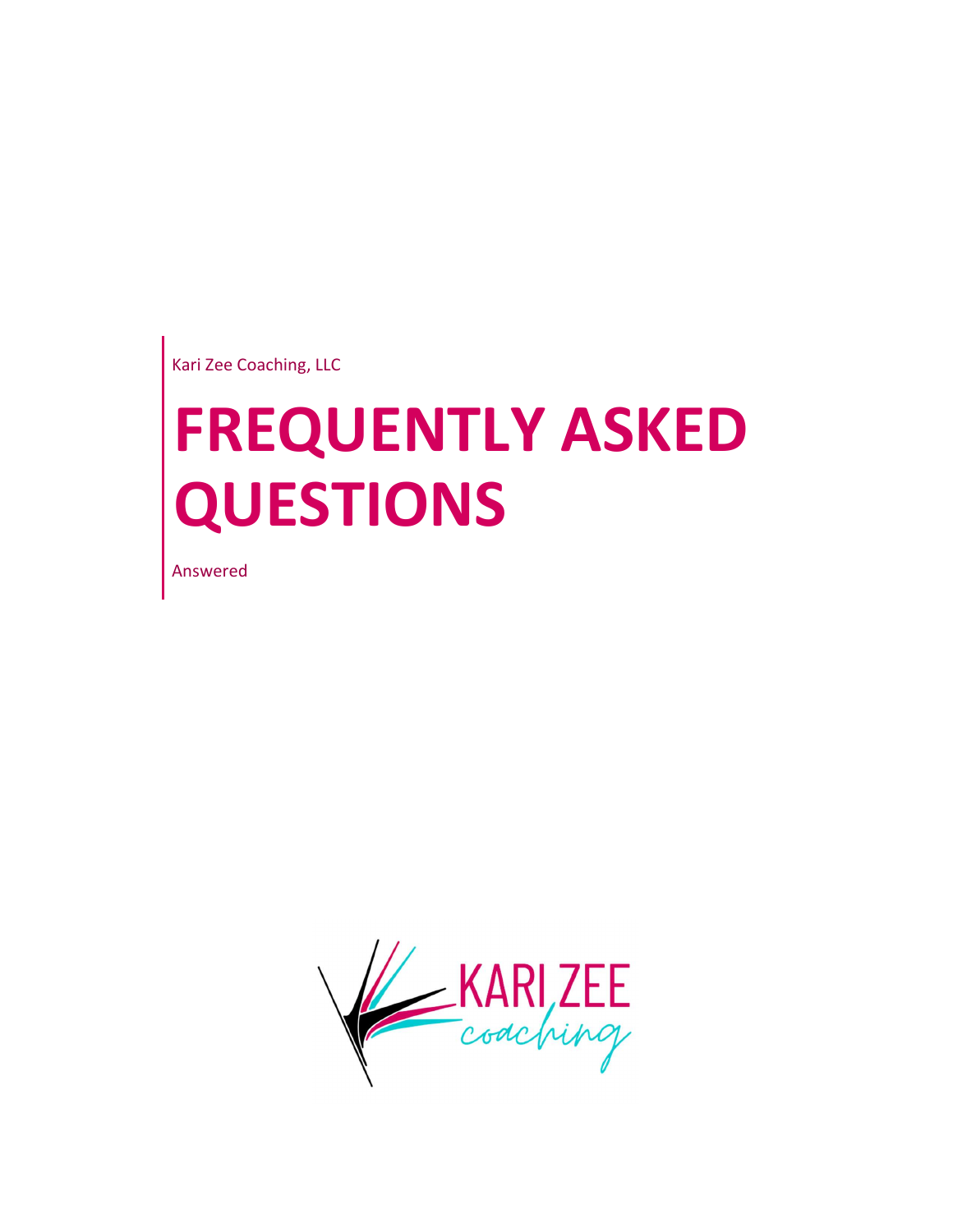

## Purpose

The purpose of this document is to answer your most pressing questions about me and why I do what I do.

#### 1. Why did I become a coach?

From the moment I switched roles from an individual contributor to a supervisory position, I fell in love with coaching my employees and watching them grow and develop, personally and professionally. I'm also excellent at making things happen.

#### 2. Why did I start my own coaching business?

As much as I loved coaching my colleagues, I wanted to have a greater impact than I could have within the walls of my organization. I wanted to be a change agent in shifting the demographic of Fortune 500 CEO's to include more diversity, and I knew I needed to expand my reach.

#### 3. Why burnout?

My entire life I've been labeled an overachiever, high-potential, and curve-ruiner. Though my drive and determination got me to where I wanted to go, I eventually burned out from pushing myself. When I started my journey to a more sustainable lifestyle, I discovered a connection between my burnout and my position as the "token" in most of the rooms I walked into. It's been seven years since I changed my approach, and I haven't again reached a point of burnout. Nope, not even during the pandemic of 2020\*. \*2020, 2021, 2022...

#### 4. Why imposter syndrome?

In my leadership roles, I often heard the employees I felt would make the best leaders say "I'm not ready" or "I don't have enough experience" and, sometimes, "I have imposter syndrome." This led me to study imposter syndrome more and I discovered it's deeper than simply feeling like a fraud. I eventually learned that imposter syndrome played a role in creating my own burnout. Now, I teach others to overcome their imposter syndrome so they can prevent burnout while changing the landscape of leadership.

#### 5. Why Diversity, Equity, and Inclusion Leaders?

Leaders working in DEI are often building from the ground up, especially inside of existing and long-standing organizations. Like me, they are passionate about the work they do and are willing to take on challenges that others would back down from. I couldn't think of a group of people who need a strong support system more than this group. I've also done my share of starting entirely new departments from scratch - four in four years, plus overhauling existing departments and adding services.

#### 6. Am I a DEI Expert?

No. I am passionate about creating a more diverse, equitable, and inclusive social system, but I do not claim to be an expert in this field. I am, however, an expert at preventing burnout and overcoming imposter syndrome. I've been using my own system for more than half a decade and it hasn't let me down yet.

### 7. Why me?

I am an expert problem-solver. I know systems and processes, and I can see efficiency gains that others miss. I'm an action-taker and change-maker. People are often surprised at how I manage to accomplish so much. My experience working in corporate America has taught me about the specific challenges that leaders in this space